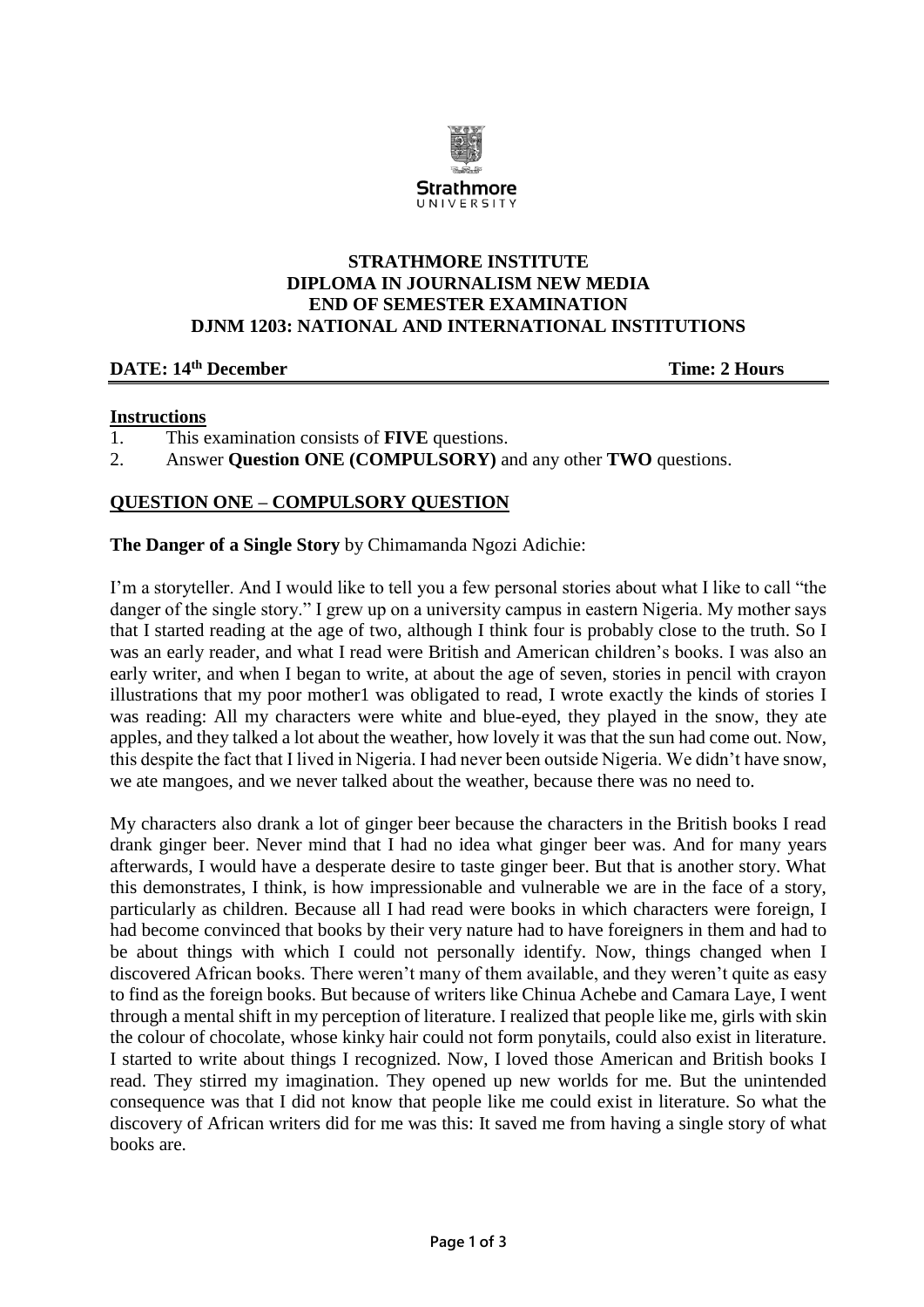"The single story creates stereotypes and the problem with stereotypes is not that they aren't true, but they are incomplete. They make one story become the only story." These are Chimamanda Ngozi Adichie words in her TED talk about the danger of single story.

As a young journalist you have been hired by The United Nations Educational, Scientific and Cultural Organization (UNESCO) to write a detailed story about Politics of Africa devoid of the danger of a single story. Write the story. **(30 Marks)** 

# **QUESTION TWO**

Read the following case and answer the question that follows: -

## **COUNTIES WIN CASE ON DEVOLUTION OF ROADS,** STAR, Dec. 29, 2015, By Jillo Kidida,

The government's chief legal adviser has been given 90 days to gazette the transfer of the roads function to county governments, in a ruling seen to give devolution a lifeline. High Court judge Mumbi Ngugi said yesterday the country faces the risk of delaying devolution on grounds that the counties lack the capacity to take over devolved functions. She said if this is allowed, the transfer of functions to the counties will keep on being postponed, which will weaken and undermine devolution. "As a country, we have experimented with decentralisation before, but our experience with devolution or decentralisation of power has not been a happy one," Ngugi said. "At independence, we had a devolved system of government, akin to what we have now. The central government then in place delayed the transfer of power to the regions, and ultimately, we gave up on decentralisation."

She said there is capacity gap in the counties but for the Attorney General to use this as an excuse and fail to gazette devolution of the roads function amounts to violation of the objectives of the decentralised system. "Let me emphasize that the court is not insensitive to or unaware of the weaknesses endemic in the counties, which even the Senate recognised in its report. I am fully cognisant of the capacity gap in many counties, and of the need to build the capacity of the counties," Ngugi said.

She said this, however, cannot be achieved by keeping the devolved functions under the control of the national government. But the ruling will only apply to 29 counties which challenged the decision to take away some functions from them. Ngugi granted an order stopping the Kenya National Highways Authority from proceeding with procurement or inviting tenders, awarding contracts or concessions for the use of Class A, B and C road reserve land. Kenha was also barred from putting up billboards or in any way interfering with the management of roads under the counties. Ngugi's judgement arose from an appeal by county governments.

"Devolution is, in spite of challenges and threats, arguably the most revolutionary and transformative aspect of our governance under the constitution of Kenya 2010." Discuss. **(15Marks)**